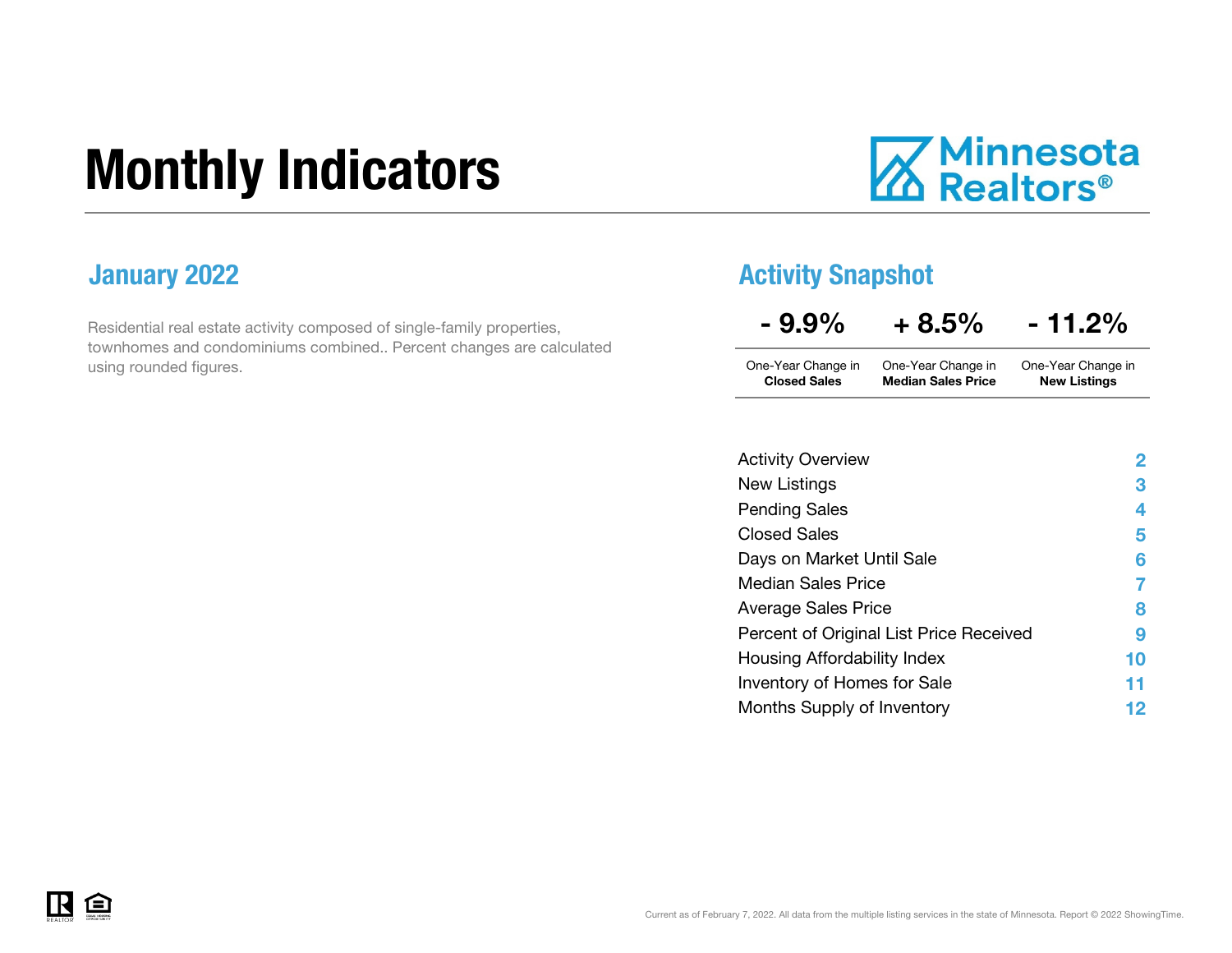### Activity Overview

Key metrics by report month and for year-to-date (YTD) starting from the first of the year.



| <b>Key Metrics</b>           | <b>Historical Sparkbars</b>                          | 1-2021    | 1-2022    | <b>Percent Change</b> | <b>YTD 2021 YTD 2022</b> |           | Percent Change |
|------------------------------|------------------------------------------------------|-----------|-----------|-----------------------|--------------------------|-----------|----------------|
| <b>New Listings</b>          | 1-2019<br>1-2022                                     | 5,395     | 4,791     | $-11.2%$              | 5,395                    | 4,791     | $-11.2%$       |
| <b>Pending Sales</b>         |                                                      | 5,047     | 4,497     | $-10.9%$              | 5,047                    | 4,497     | $-10.9%$       |
| <b>Closed Sales</b>          | 1-2019<br>1-2022<br>1-2021                           | 4,847     | 4,365     | $-9.9%$               | 4,847                    | 4,365     | $-9.9%$        |
| <b>Days on Market</b>        | 1-2019                                               | 46        | 41        | $-10.9%$              | 46                       | 41        | $-10.9%$       |
| <b>Median Sales Price</b>    | 1-2019<br>$1 - 2020$                                 | \$272,000 | \$295,000 | $+8.5%$               | \$272,000                | \$295,000 | $+8.5%$        |
| <b>Avg. Sales Price</b>      | 1-2019<br>1-2020                                     | \$310,713 | \$338,754 | $+9.0%$               | \$310,713                | \$338,754 | $+9.0%$        |
| Pct. of Orig. Price Received | 1-2019<br>1-2021<br>1-2020<br>1-2022                 | 98.3%     | 98.7%     | $+0.4%$               | 98.3%                    | 98.7%     | $+0.4%$        |
| <b>Affordability Index</b>   | 1-2022<br>1-2021                                     | 169       | 143       | $-15.4%$              | 169                      | 143       | $-15.4%$       |
| Homes for Sale*              | Th.L<br>1-2019<br>$1 - 2021$<br>$1 - 2022$<br>1-2020 | 8,762     | 6,631     | $-24.3%$              |                          |           |                |
| <b>Months Supply*</b>        | 1-2021<br>1-2019                                     | $1.1$     | 0.9       | $-18.2%$              |                          |           |                |

\* Statewide inventory before 2012 was overstated due to changes made in NorthstarMLS. However, an "Expired" field was made available in 2012 by some multiple listing services, allowing expired listings to be separated from active listings, providing more accurate views of inventory and supply.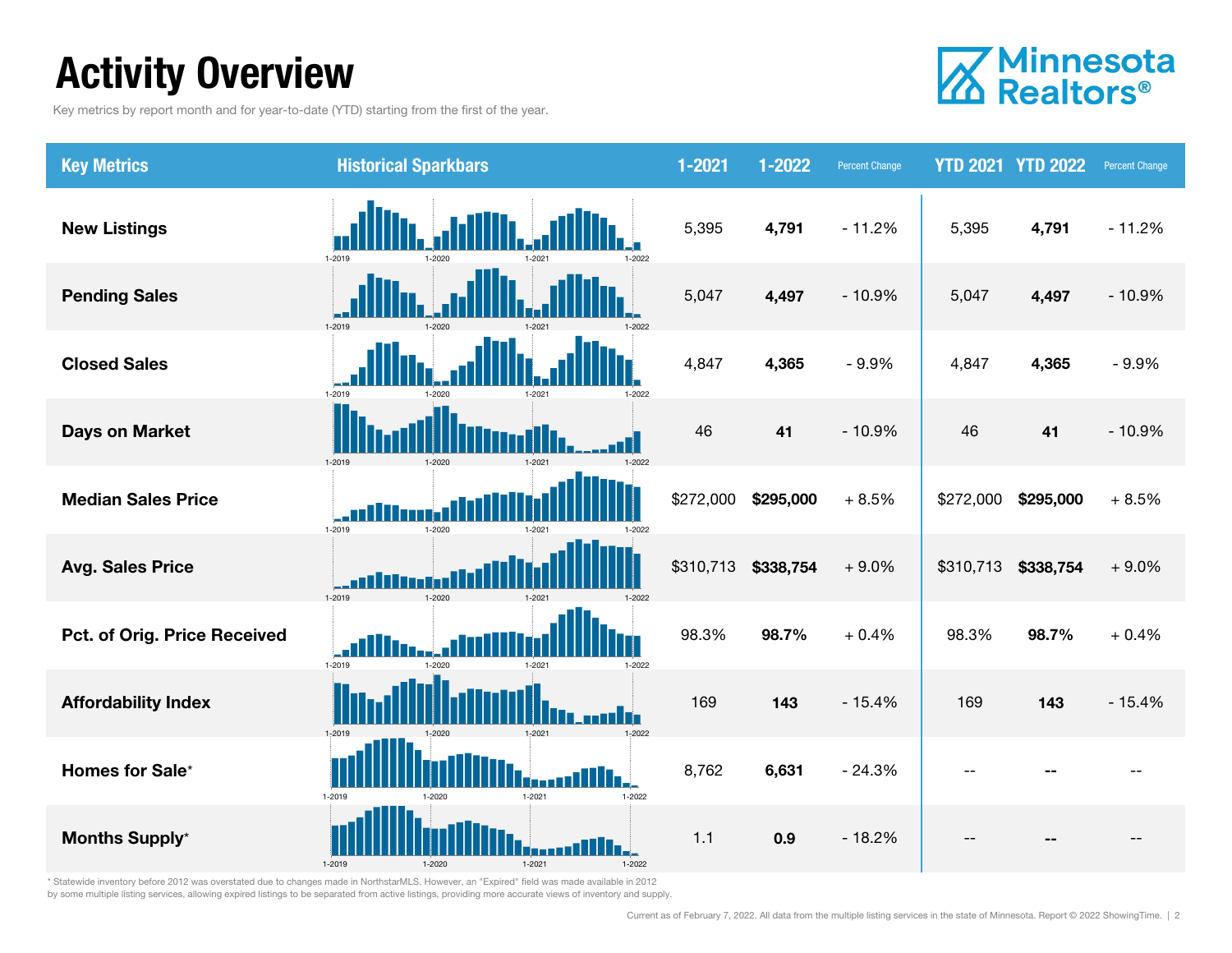### New Listings

A count of the properties that have been newly listed on the market in a given month.



6,000 5,395 4,791 2020 2021 2022 January 2020Year to Date- 1.8%



| <b>New Listings</b> |        | <b>Prior Year</b> | <b>Percent Change</b> |
|---------------------|--------|-------------------|-----------------------|
| February 2021       | 6,338  | 7,268             | $-12.8%$              |
| March 2021          | 9,487  | 10,360            | $-8.4\%$              |
| April 2021          | 10,525 | 8,753             | $+20.2%$              |
| May 2021            | 10,999 | 10,812            | $+1.7%$               |
| June 2021           | 12,214 | 11,188            | $+9.2%$               |
| <b>July 2021</b>    | 11,617 | 11,516            | $+0.9%$               |
| August 2021         | 11,003 | 11,251            | $-2.2\%$              |
| September 2021      | 10,104 | 10,886            | $-7.2\%$              |
| October 2021        | 8,512  | 9,384             | $-9.3\%$              |
| November 2021       | 5,703  | 5,530             | $+3.1%$               |
| December 2021       | 3,638  | 4,188             | $-13.1%$              |
| January 2022        | 4,791  | 5,395             | $-11.2\%$             |
| 12-Month Avg        | 8,744  | 8.878             | $-1.5%$               |

#### Historical New Listings by Month

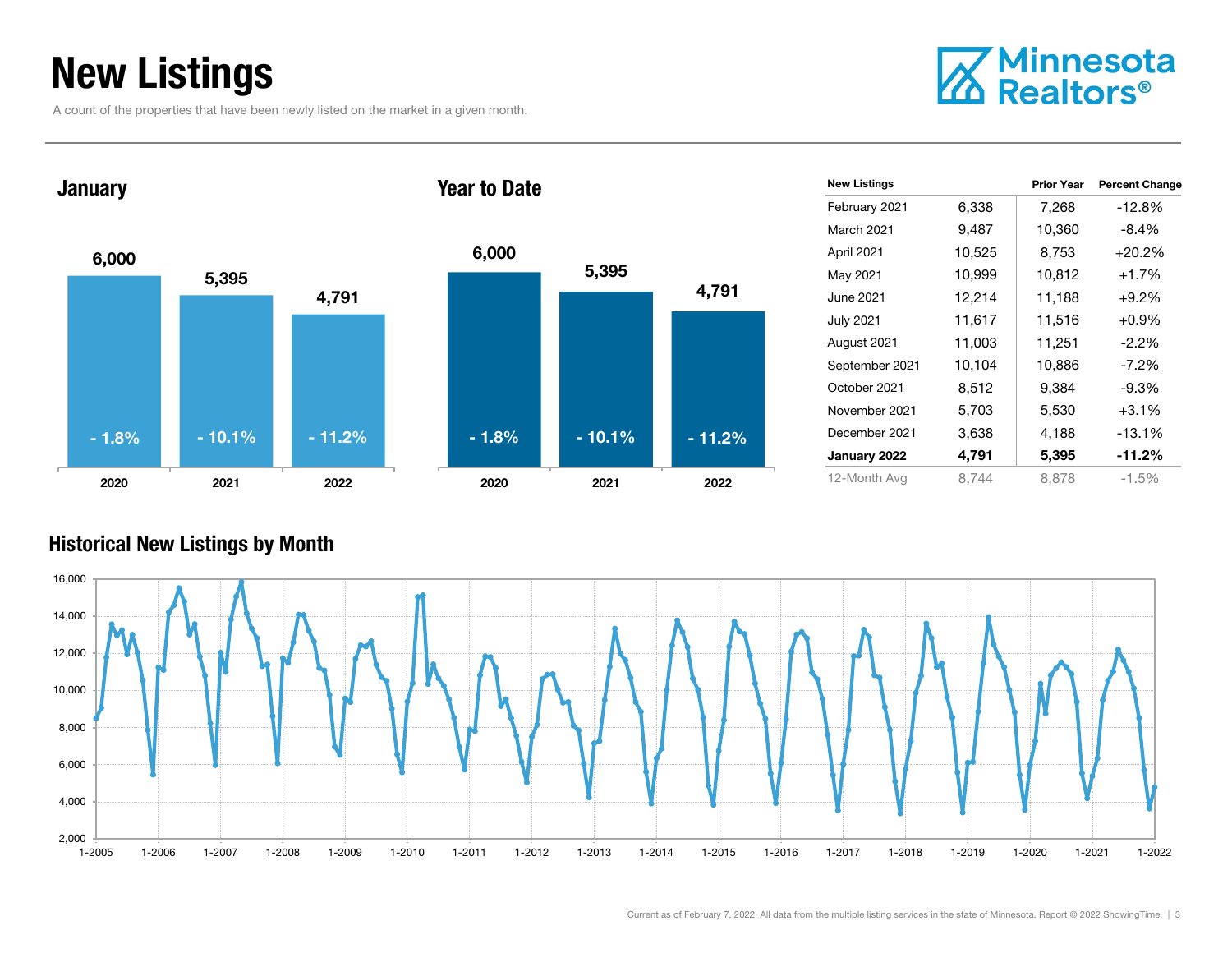### Pending Sales

A count of the properties on which offers have been accepted in a given month.



4,669 5,047 4,497 2020 2021 2022 January 2020Year to Date+ 3.4% $+ 8.1\%$  - 10.9% + 3.4% + 8.1% - 10.9%



| <b>Pending Sales</b> |       | <b>Prior Year</b> | <b>Percent Change</b> |
|----------------------|-------|-------------------|-----------------------|
| February 2021        | 5,834 | 5,803             | $+0.5%$               |
| March 2021           | 8,214 | 7,249             | $+13.3%$              |
| April 2021           | 8,977 | 6,749             | $+33.0%$              |
| May 2021             | 9.742 | 8,831             | $+10.3%$              |
| June 2021            | 9,749 | 10,350            | $-5.8\%$              |
| <b>July 2021</b>     | 9,064 | 10,390            | $-12.8%$              |
| August 2021          | 9.374 | 10,522            | $-10.9%$              |
| September 2021       | 8,167 | 9,508             | $-14.1%$              |
| October 2021         | 8,083 | 8,937             | $-9.6%$               |
| November 2021        | 6,728 | 6,407             | $+5.0%$               |
| December 2021        | 4,630 | 5,245             | $-11.7%$              |
| January 2022         | 4,497 | 5,047             | $-10.9\%$             |
| 12-Month Avg         | 7.755 | 7,920             | $-2.1%$               |

#### Historical Pending Sales by Month

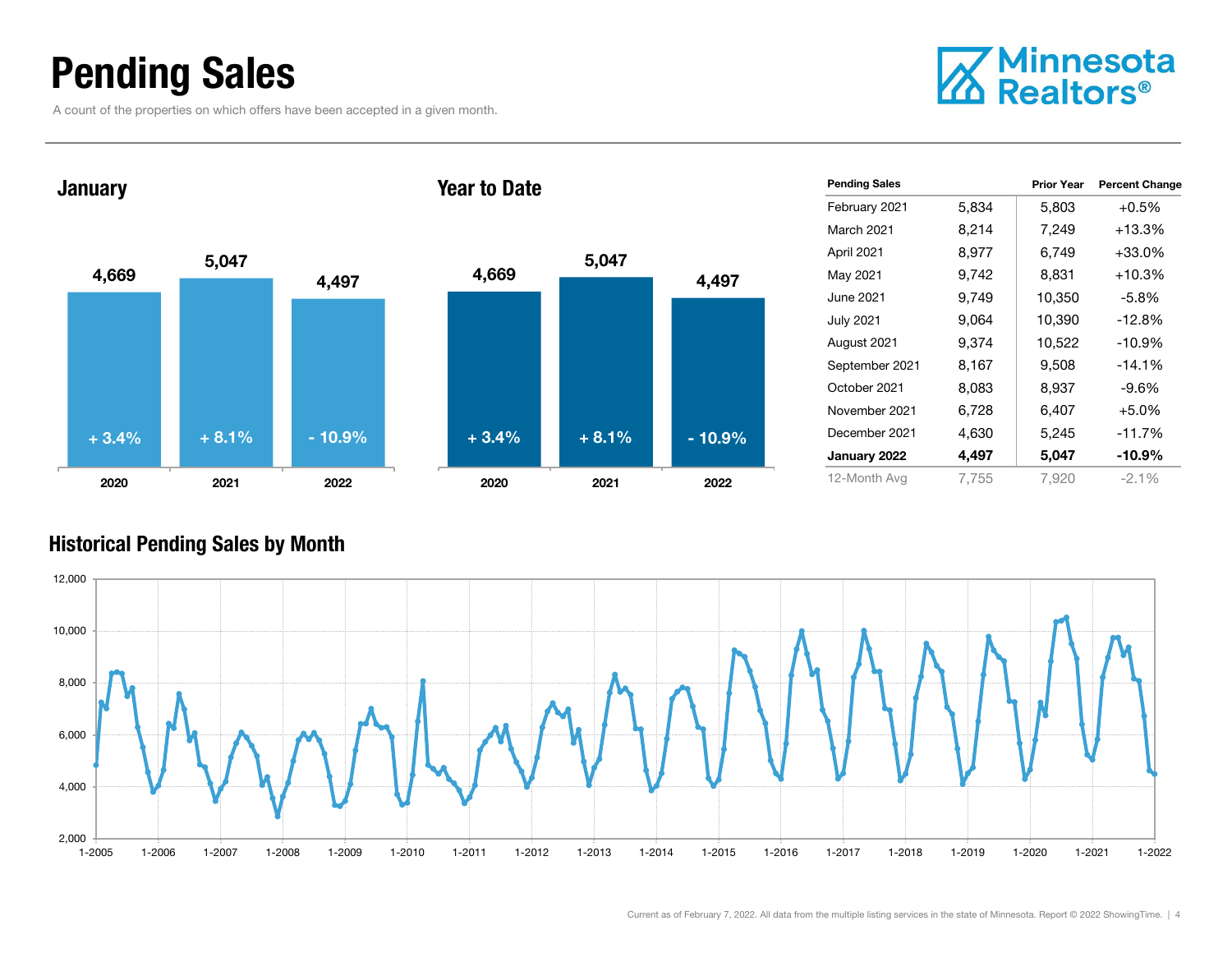### Closed Sales

A count of the actual sales that closed in a given month.



4,123 4,847 4,365 2020 2021 2022 January 4,123 4,847 2020 2021 2022 Year to Date+ 6.9%+ 17.6% - 9.9% + 6.9% + 17.6% - 9.9%

| <b>Closed Sales</b> |        | <b>Prior Year</b> | <b>Percent Change</b> |
|---------------------|--------|-------------------|-----------------------|
| February 2021       | 4,498  | 4,190             | $+7.4%$               |
| <b>March 2021</b>   | 6,013  | 5,740             | $+4.8%$               |
| April 2021          | 7,233  | 6,374             | $+13.5%$              |
| May 2021            | 8,148  | 6,986             | $+16.6%$              |
| June 2021           | 10,674 | 9,223             | $+15.7%$              |
| <b>July 2021</b>    | 9,779  | 10,520            | $-7.0\%$              |
| August 2021         | 9,934  | 9,988             | $-0.5%$               |
| September 2021      | 9,165  | 9,826             | $-6.7\%$              |
| October 2021        | 8,842  | 10,392            | $-14.9%$              |
| November 2021       | 7,909  | 8,088             | $-2.2%$               |
| December 2021       | 7,226  | 7,435             | $-2.8%$               |
| January 2022        | 4,365  | 4,847             | -9.9%                 |
| 12-Month Avg        | 7,816  | 7,801             | $+0.2%$               |

#### Historical Closed Sales by Month



4,365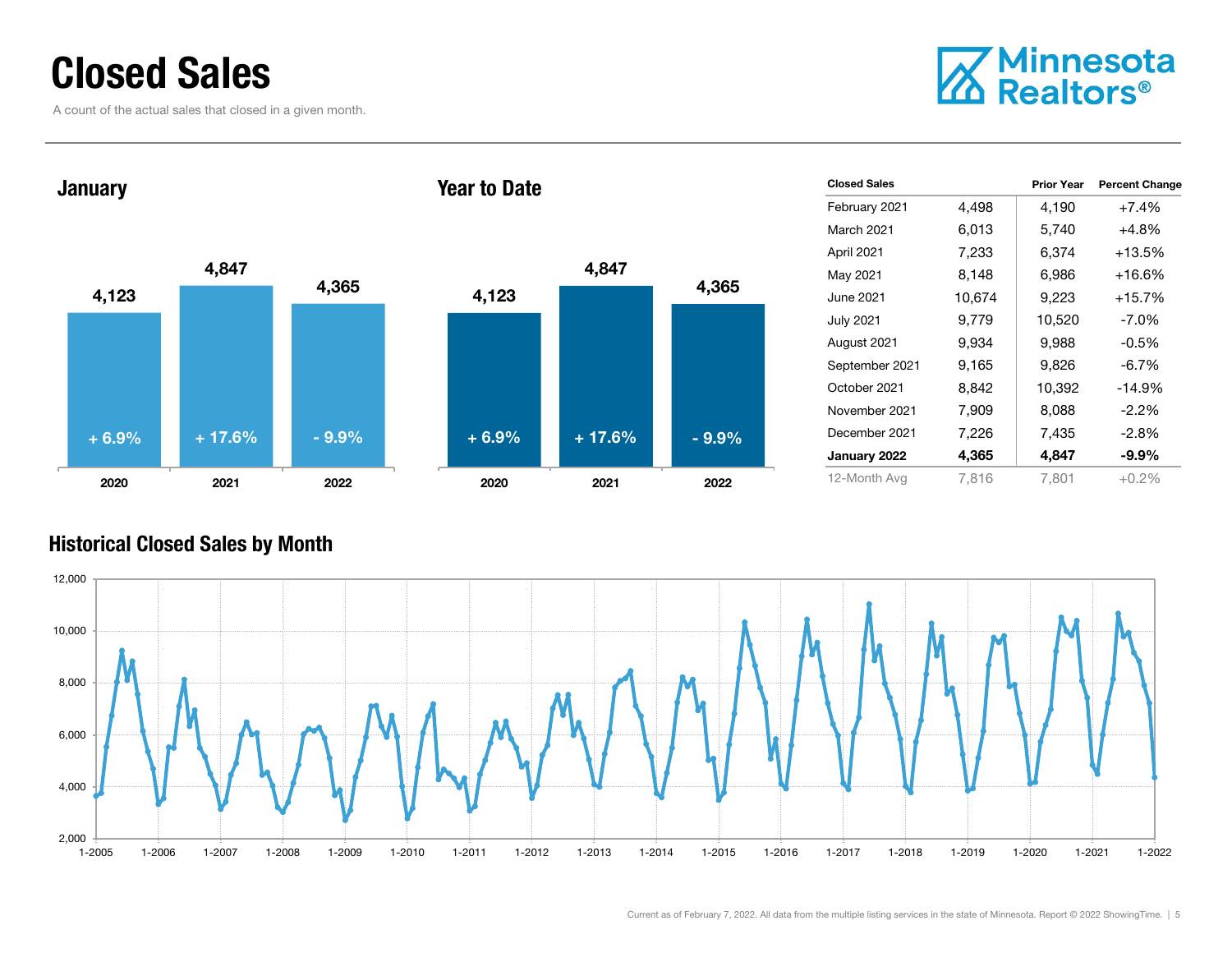### Days on Market Until Sale

Average number of days between when a property is listed and when an offer is accepted in a given month.





#### Historical Days on Market Until Sale by Month

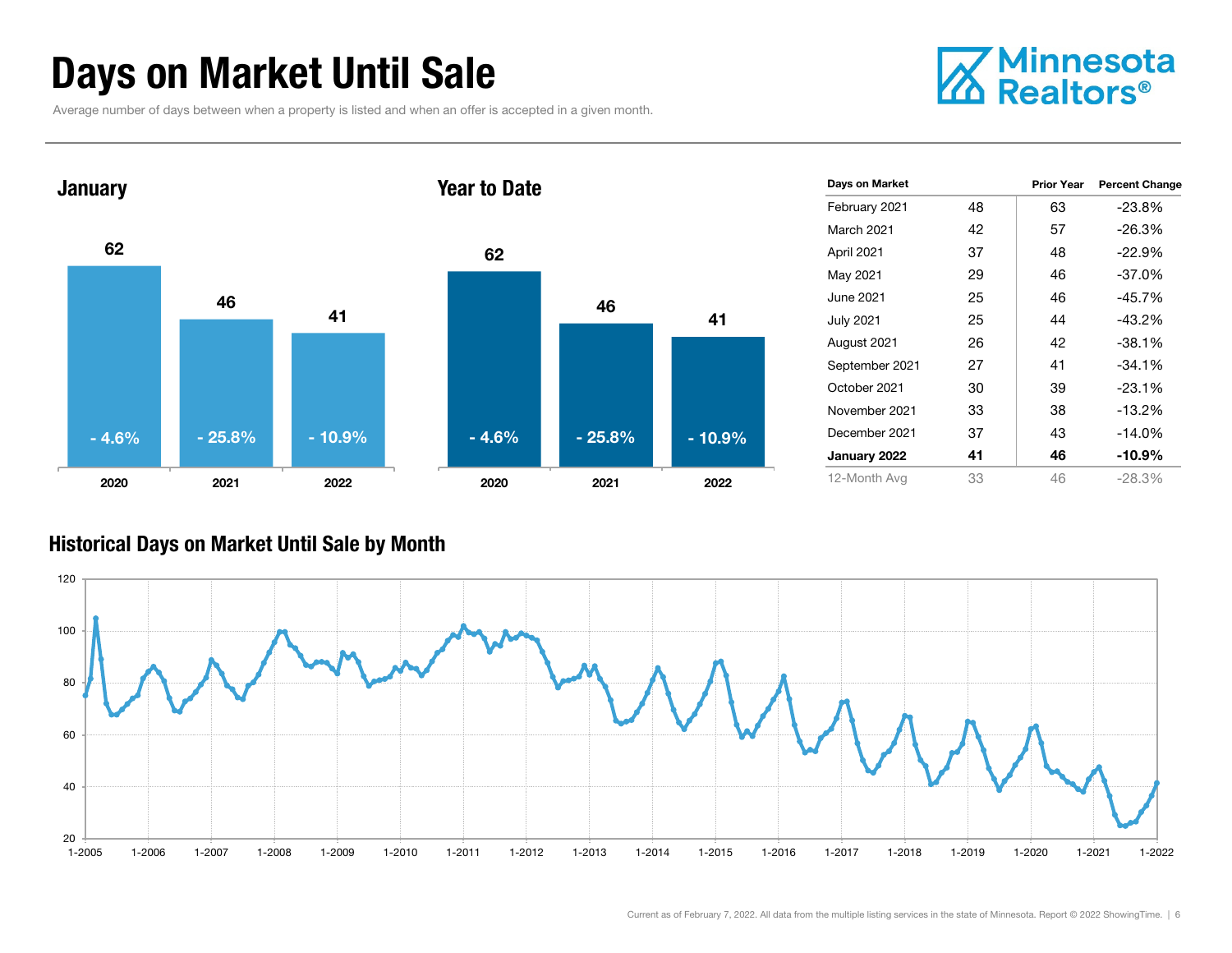### Median Sales Price

Point at which half of the sales sold for more and half sold for less, not accounting for seller concessions, in a given month.



January

#### Year to Date



| <b>Median Sales Price</b> |           | <b>Prior Year</b> | <b>Percent Change</b> |
|---------------------------|-----------|-------------------|-----------------------|
| February 2021             | \$282,500 | \$254,950         | $+10.8%$              |
| March 2021                | \$295,000 | \$268,000         | $+10.1%$              |
| April 2021                | \$305,000 | \$275,000         | $+10.9%$              |
| May 2021                  | \$310,000 | \$268,000         | $+15.7\%$             |
| June 2021                 | \$325,000 | \$273,000         | $+19.0%$              |
| <b>July 2021</b>          | \$315,000 | \$280,000         | $+12.5%$              |
| August 2021               | \$316,000 | \$284,000         | $+11.3%$              |
| September 2021            | \$310,000 | \$279,900         | $+10.8%$              |
| October 2021              | \$308,500 | \$285,000         | $+8.2%$               |
| November 2021             | \$304,900 | \$284,000         | $+7.4%$               |
| December 2021             | \$300,000 | \$277,825         | $+8.0%$               |
| January 2022              | \$295,000 | \$272,000         | $+8.5%$               |
| 12-Month Avg              | \$305,575 | \$275.140         | $+11.1%$              |

#### Historical Median Sales Price by Month

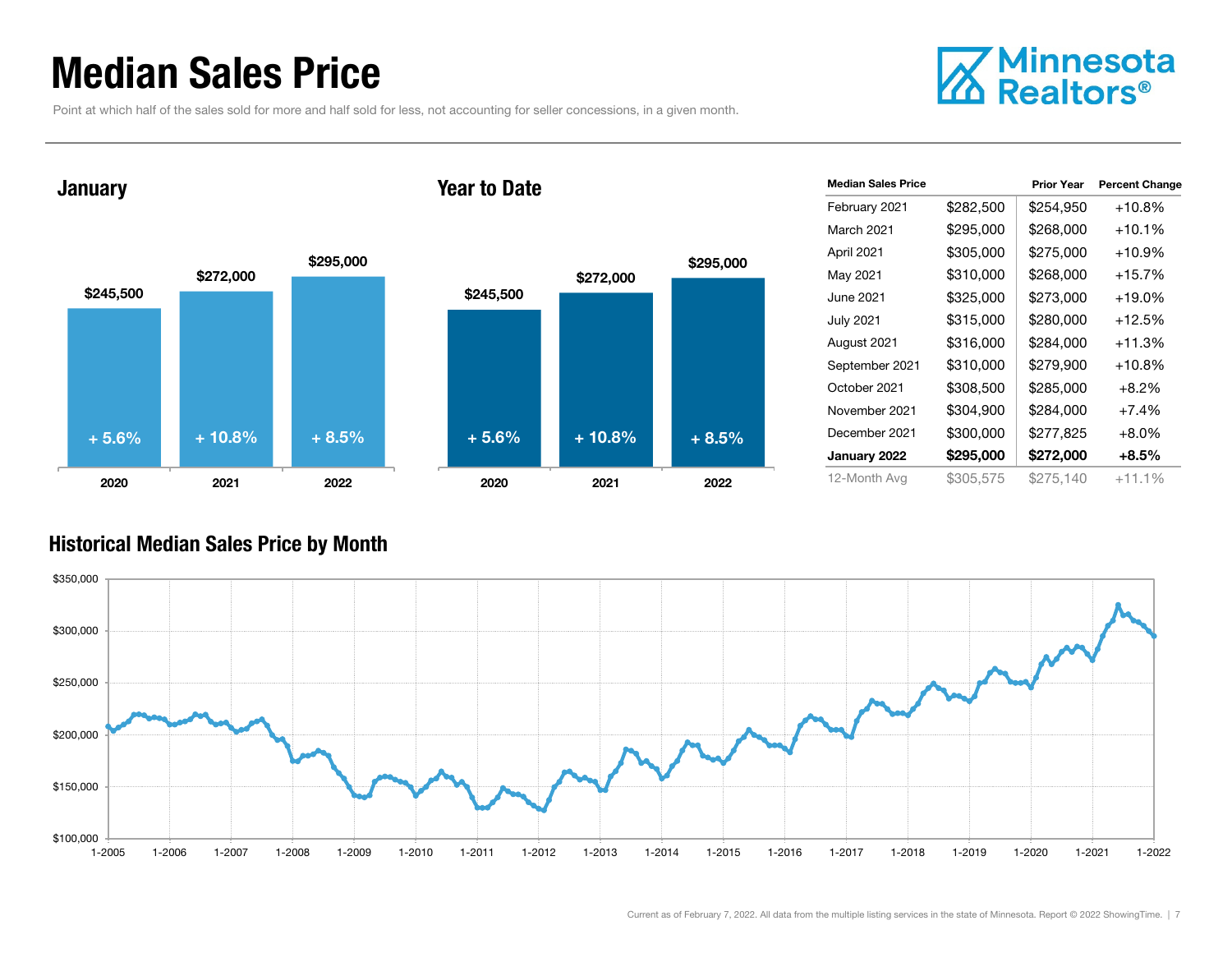### Average Sales Price

Average sales price for all closed sales, not accounting for seller concessions, in a given month.



January

#### Year to Date



| <b>Average Sales Price</b> |           | <b>Prior Year</b> | <b>Percent Change</b> |
|----------------------------|-----------|-------------------|-----------------------|
| February 2021              | \$320,381 | \$289,379         | $+10.7%$              |
| March 2021                 | \$339,568 | \$302,743         | $+12.2%$              |
| April 2021                 | \$345,131 | \$306.415         | $+12.6\%$             |
| May 2021                   | \$361,783 | \$299,601         | $+20.8%$              |
| June 2021                  | \$368,238 | \$308,245         | $+19.5%$              |
| <b>July 2021</b>           | \$359,589 | \$318,733         | $+12.8%$              |
| August 2021                | \$367,000 | \$323,912         | +13.3%                |
| September 2021             | \$354,128 | \$322,101         | $+9.9%$               |
| October 2021               | \$355,042 | \$335,114         | $+5.9%$               |
| November 2021              | \$352,046 | \$327,918         | $+7.4%$               |
| December 2021              | \$351,795 | \$321,104         | $+9.6%$               |
| January 2022               | \$338,754 | \$310,713         | $+9.0\%$              |
| 12-Month Avg               | \$351,121 | \$313,831         | $+11.9%$              |

#### Historical Average Sales Price by Month

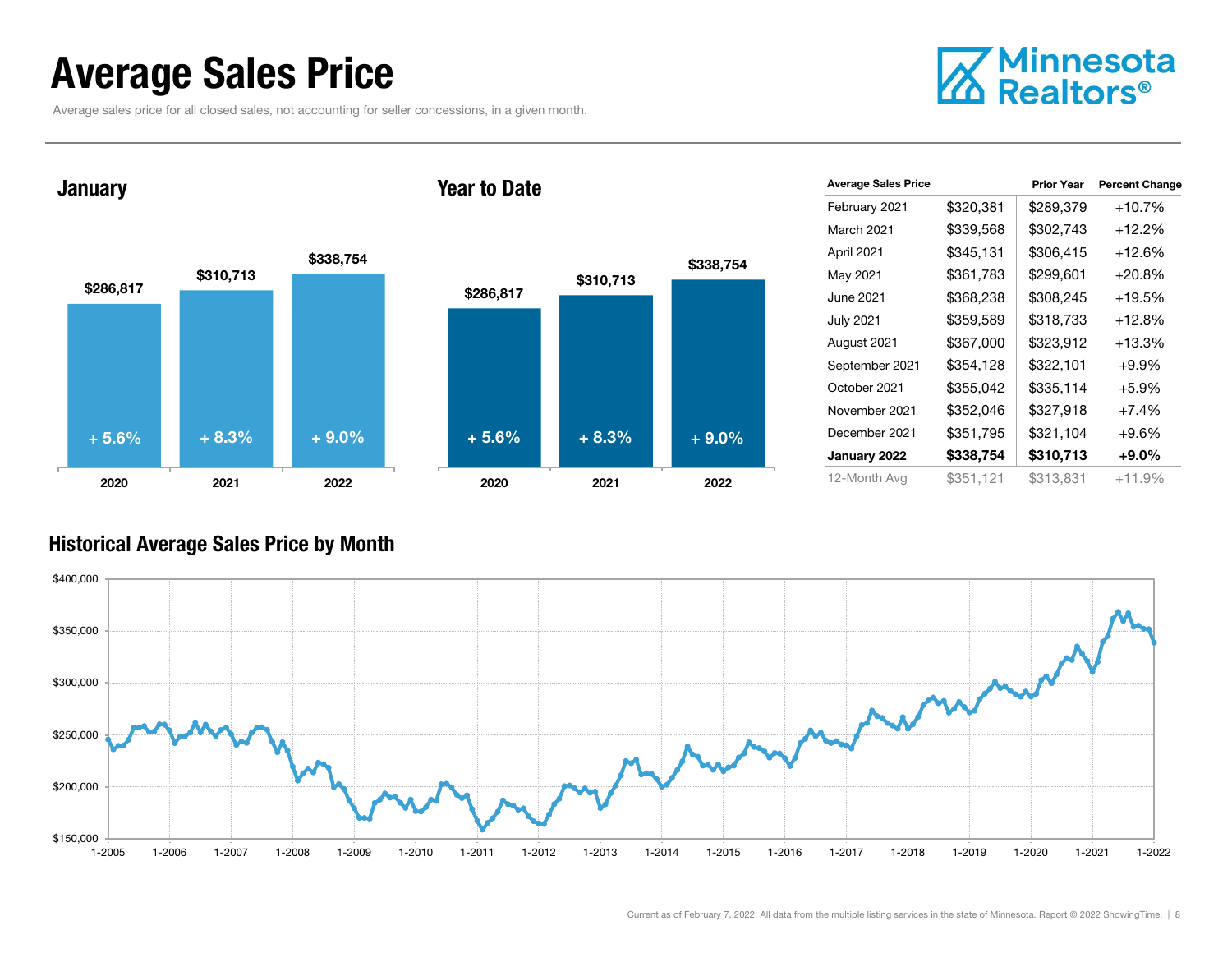### Percent of Original List Price Received

Percentage found when dividing a property's sales price by its original list price, then taking the average for all properties sold in a given month, not accounting for seller concessions.





| Pct. of Orig. Price Received |        | <b>Prior Year</b> | <b>Percent Change</b> |
|------------------------------|--------|-------------------|-----------------------|
| February 2021                | 99.0%  | 96.8%             | $+2.3%$               |
| March 2021                   | 100.7% | 98.0%             | $+2.8%$               |
| April 2021                   | 102.1% | 98.8%             | $+3.3\%$              |
| May 2021                     | 102.9% | 98.5%             | $+4.5%$               |
| June 2021.                   | 103.2% | 98.5%             | +4.8%                 |
| <b>July 2021</b>             | 102.7% | 99.0%             | $+3.7%$               |
| August 2021                  | 101.5% | 99.2%             | $+2.3%$               |
| September 2021               | 100.4% | 99.2%             | $+1.2%$               |
| October 2021                 | 99.7%  | 99.3%             | $+0.4%$               |
| November 2021                | 99.0%  | 99.0%             | $0.0\%$               |
| December 2021                | 98.7%  | 98.5%             | $+0.2%$               |
| January 2022                 | 98.7%  | 98.3%             | $+0.4%$               |
| 12-Month Avg                 | 100.7% | 98.6%             | $+2.1%$               |

#### Historical Percent of Original List Price Received by Month

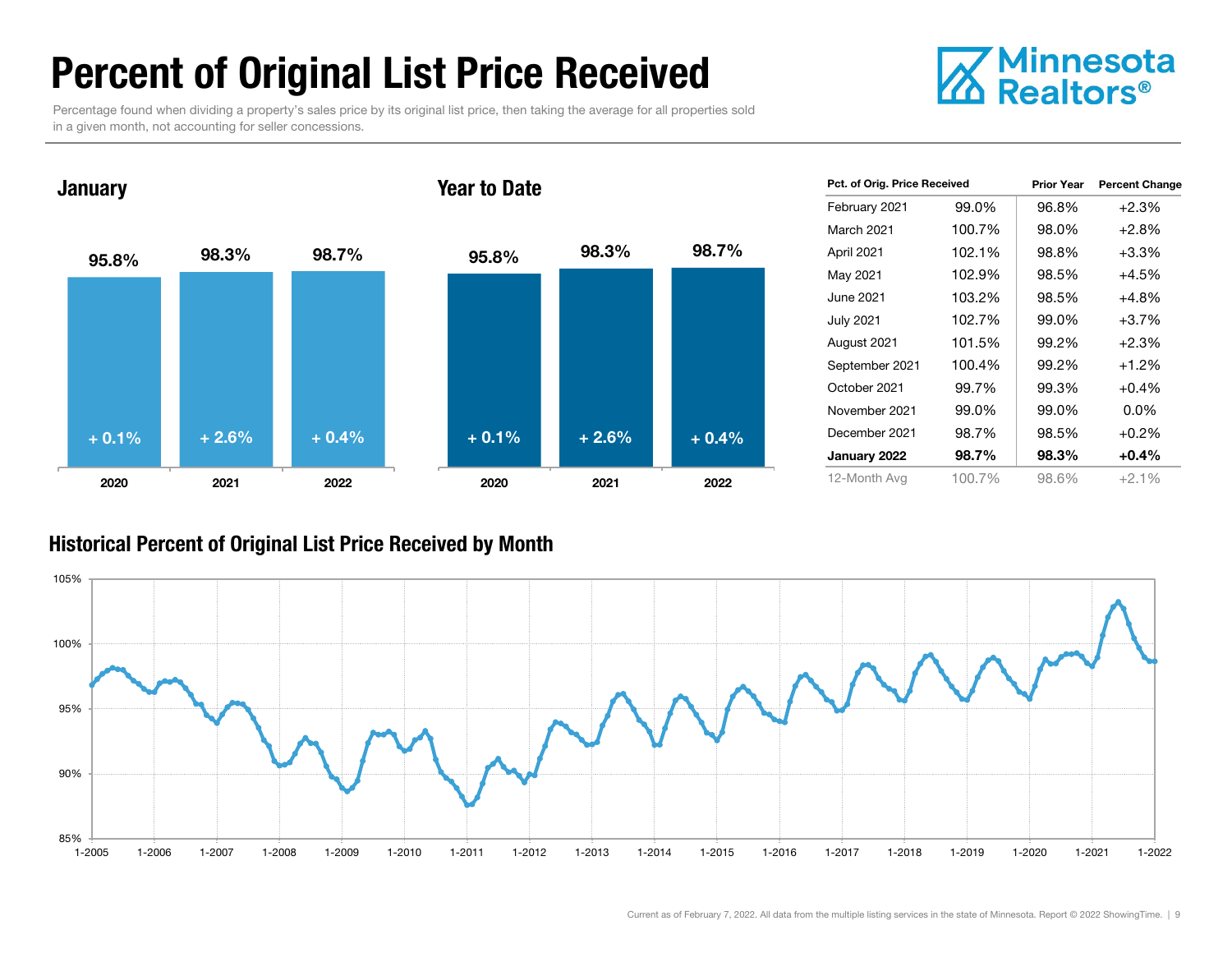### Housing Affordability Index



This index measures housing affordability for the region. For example, an index of 120 means the median household income is 120% of what is necessary to qualify for the median-priced home under prevailing interest rates. A higher number means greater affordability.



| <b>Affordability Index</b> |     | <b>Prior Year</b> | <b>Percent Change</b> |
|----------------------------|-----|-------------------|-----------------------|
| February 2021              | 155 | 171               | $-9.4%$               |
| <b>March 2021</b>          | 148 | 157               | $-5.7%$               |
| April 2021                 | 147 | 161               | $-8.7%$               |
| May 2021                   | 144 | 164               | $-12.2%$              |
| June 2021                  | 137 | 164               | -16.5%                |
| <b>July 2021</b>           | 142 | 162               | $-12.3%$              |
| August 2021                | 142 | 161               | $-11.8%$              |
| September 2021             | 144 | 163               | $-11.7%$              |
| October 2021               | 144 | 162               | $-11.1\%$             |
| November 2021              | 150 | 163               | $-8.0\%$              |
| December 2021              | 145 | 167               | $-13.2%$              |
| January 2022               | 143 | 169               | -15.4%                |
| 12-Month Avg               | 145 | 164               | $-11.6%$              |

#### Historical Housing Affordability Index by Mont h

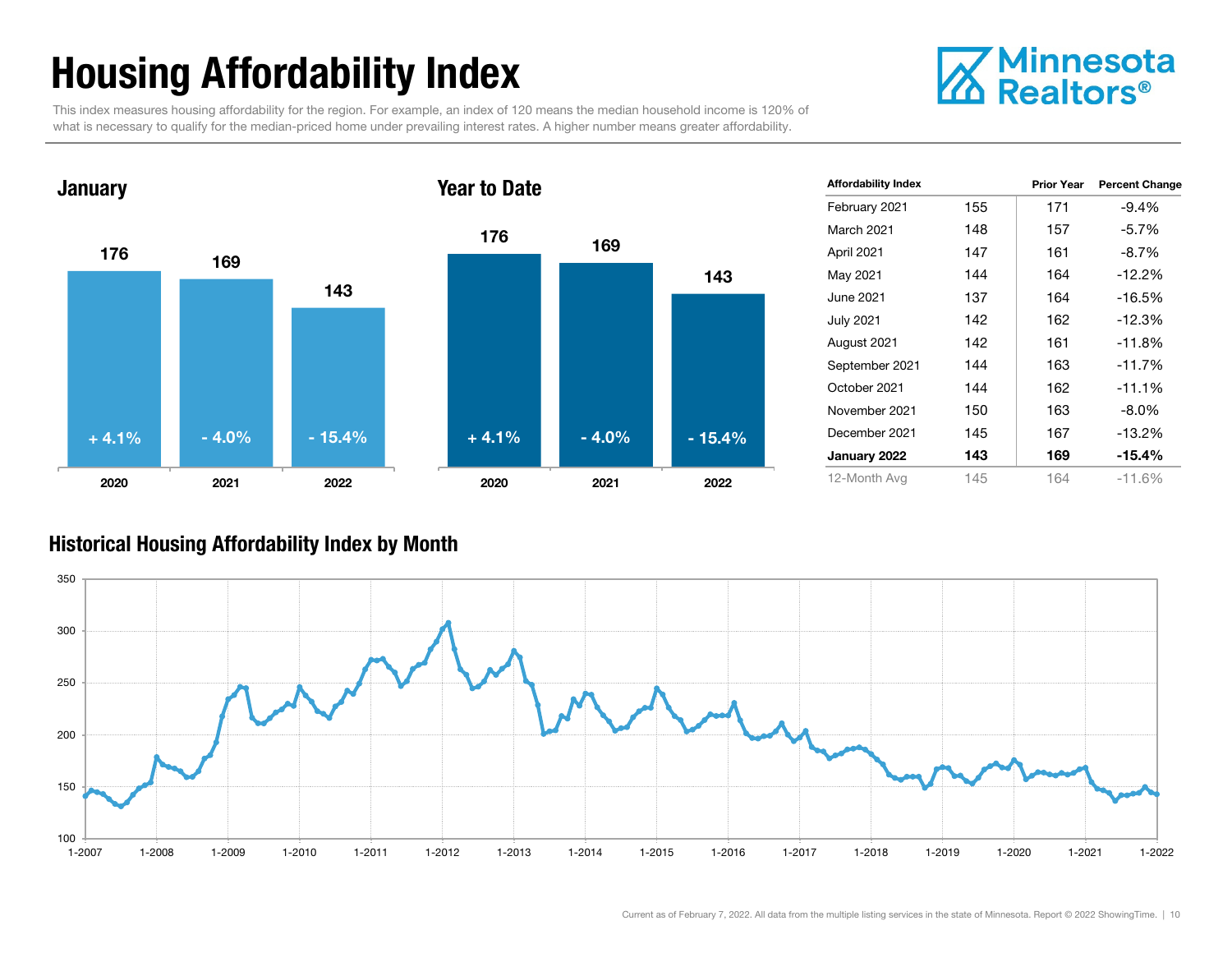### Inventory of Homes for Sale

The number of properties available for sale in active status at the end of a given month.





#### Historical Inventory of Homes for Sale by Month



Note: Statewide inventory before 2012 was overstated due to changes made in NorthstarMLS. However, an "Expired" field was made available in 2012 by some multiple listing services, allowing expired listings to be separated from active listings, providing a more accurate view of inventory.